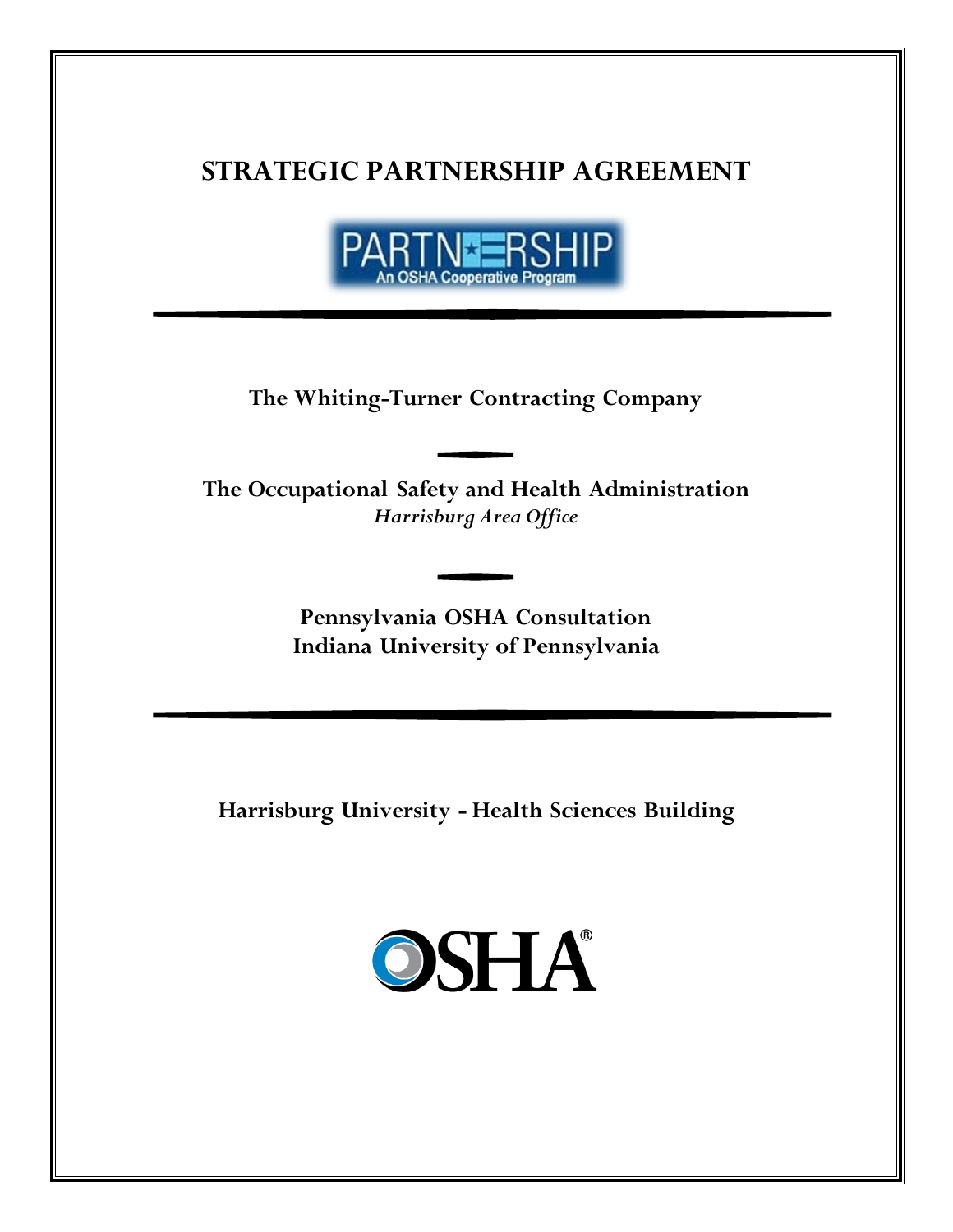# **SCOPE / BACKGROUND**

The Whiting-Turner Contracting Company, the Occupational Safety and Health Administration (OSHA), and Pennsylvania OSHA Consultation mutually recognize the importance of a safe and health-conscious work environment in the construction industry. The Partnership between Whiting-Turner and OSHA has been established to encourage contractors to improve their safety and health awareness, provide assistance in their efforts, and recognize the contractors with exemplary safety and health programs.

This Partnership Agreement for the Harrisburg University Health Sciences Building Project, located at 222 Chestnut Street, Harrisburg, Pennsylvania 17011, will be limited to Whiting-Turner and participating specialty/trade contractors on site. Whiting-Turner will strongly recommend specialty/trade contractors join the Partnership at the time they mobilize on the Harrisburg University Health Sciences project. The Partnership will provide benefits to Whiting-Turner and participatingcontractors, which include special recognition from OSHA and priority in compliance assistance programs.

The Harrisburg University Project consists of a new 11 story steel-framed building. It will provide education and training in Health Sciences and Manufacturing. The square footage is 264,143 sq. ft. with floors 1-7 currently scheduled for fit-out (floors 8-11 will be shell only).

# **IDENTIFICATION OF PARTNERS**

The following are identified as Partners subject to this Agreement:

- $\triangleright$  The Whiting-Turner Contracting Company (Whiting-Turner)
- $\triangleright$  The Occupational Safety and Health Administration, Harrisburg Area Office
- $\triangleright$  The Pennsylvania OSHA Consultation Programat Indiana University of Pennsylvania

#### **PROJECT OVERVIEW**

This project is a 264,143 sq. ft. new construction for Harrisburg University's Health Sciences Building. The following types of construction will be performed:

- Survey
- Sediment and Erosion Control
- Excavation / Site work
- Site Utilities
- Concrete
- Steel Erection
- Landscaping
- Hardscaping
- Millwork
- Miscellaneous Metals
- Structural Studs and Sheathing
- Glazing
- Metal Panels and Siding
- Louvers
- Roofing
- Masonry
- GWB and framing
- Ceilings
- Terrazzo Flooring
- Doors, Frames and Hardware
- Overhead Doors
- Fire Shutters
- Floor Finishes
- Spray Fireproofing
- HVAC
- Mechanical
- Electrical
- Elevators
- Fire Protection
- Plumbing
- Casework
- Duct bank Infrastructure
- Insulation
- Scaffolding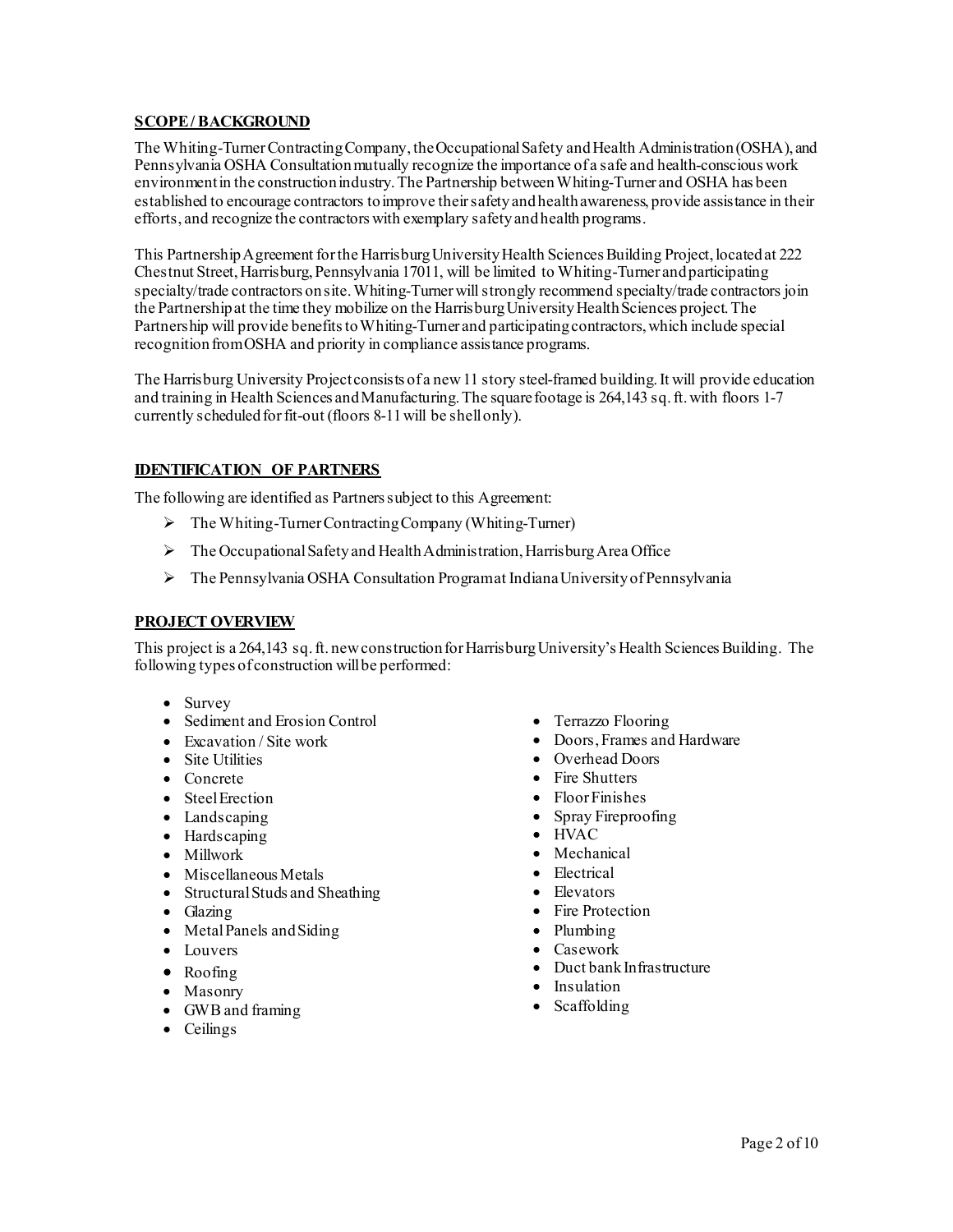# **GOALS / STRATEGIES / MEASURES**

| Goals                                                    | Strategies                                                                    | Performance Measures                                          |
|----------------------------------------------------------|-------------------------------------------------------------------------------|---------------------------------------------------------------|
| 1) Reduce the number of at-risk Whiting-Turner will:     |                                                                               | Verify by reviewing the number                                |
| conditions and behaviors that                            | encourage involvement of the                                                  | of subcontractors that have                                   |
| have the potential to result in                          | subcontractors in the                                                         | implemented written safety and                                |
| worker fatalities,                                       | improvement of safety and                                                     | health management system and                                  |
| injury/illnesses to the lowest                           | health performance; require its                                               | recognize those with exemplary                                |
| reasonable level.                                        | subcontractors to develop and                                                 | systems.                                                      |
|                                                          | implement written safety and                                                  |                                                               |
|                                                          | health management practices in Reduce the annual number of                    |                                                               |
|                                                          | order to achieve the desired                                                  | injuries, illnesses and fatalities                            |
|                                                          | reduction of jobs ite incidents                                               | by $5\%$                                                      |
| 2) Reduce the number of                                  | The Whiting-Turner                                                            | Track all injuries and illnesses                              |
| injuries affecting The Whiting-Contracting Company will  |                                                                               | daily, including those that                                   |
| Turner Contracting Company                               | require participating                                                         | require only first aid.                                       |
| and participating                                        | subcontractors to conduct                                                     |                                                               |
| subcontractors, emphasizing                              |                                                                               | weekly toolboxsafety meetings Maintain a monthly tracking log |
| those resulting from the four                            | and will provide weekly topic                                                 | of hazards found during the site                              |
| primary construction hazards;                            | information for such meetings                                                 | audits and daily site walk                                    |
| abating hazards (conditional                             | for use by subcontractors.                                                    | through and document corrective                               |
| and behavioral) identified from Implement and enforce an |                                                                               | actions.                                                      |
| weekly safety and health                                 | ongoing safety site audit                                                     |                                                               |
| inspections and having no                                | program(to include daily site                                                 | After conducting hazard                                       |
| repeat occurrences of such                               | walk through), and require                                                    | awareness training/JHAs                                       |
| is sues upon re-inspection.                              | subcontractors to perform Job                                                 | compare the number of hazards                                 |
|                                                          | hazard Analysis (JHA) of the                                                  | identified during the daily,                                  |
|                                                          | non-routine tasks to be                                                       | weekly and monthly audits.                                    |
|                                                          | performed.                                                                    |                                                               |
| 3) Promote the use of Indiana                            | The Whiting-Turner                                                            | Number of consultation visits                                 |
| University of Pennsylvania's                             | Contracting Company will:                                                     | performed at the site.                                        |
| confidential, no cost                                    | share brochures with each                                                     |                                                               |
| consultation program to                                  | small subcontractor at the site                                               |                                                               |
| improve safety and health                                | to educate themon the program                                                 |                                                               |
| performance of small                                     | benefits                                                                      |                                                               |
| subcontractors $(<500$                                   | promote the programat                                                         |                                                               |
| employees nation-wide). The                              | site safety meetings, employee                                                |                                                               |
| goal is to encourage small sub-                          | orientation, and trainings                                                    |                                                               |
| contractors to voluntarily                               | develop a relationship                                                        |                                                               |
| requesta consultation visit at                           | with the consultation program                                                 |                                                               |
| the site.                                                | and support the requests for                                                  |                                                               |
|                                                          | consultation for subcontractors                                               |                                                               |
|                                                          | at the site                                                                   |                                                               |
| 4) Eliminate fatalities and                              | Based on collected data,                                                      | Zero incidents related to crane                               |
| reduce serious injuries and                              | prioritize the target areas that                                              | safety, including injuries to                                 |
|                                                          | illnesses related to crane safety are causing serious injuries and personnel. |                                                               |
|                                                          | fatalities related to the                                                     |                                                               |
|                                                          | operation and maintenance of                                                  | Number of practices                                           |
|                                                          | cranes and other material                                                     | implemented                                                   |
|                                                          | handling equipment involved in                                                |                                                               |
|                                                          | the Project.                                                                  |                                                               |
|                                                          | Implement practices to prevent<br>these incidents.                            |                                                               |
|                                                          |                                                                               |                                                               |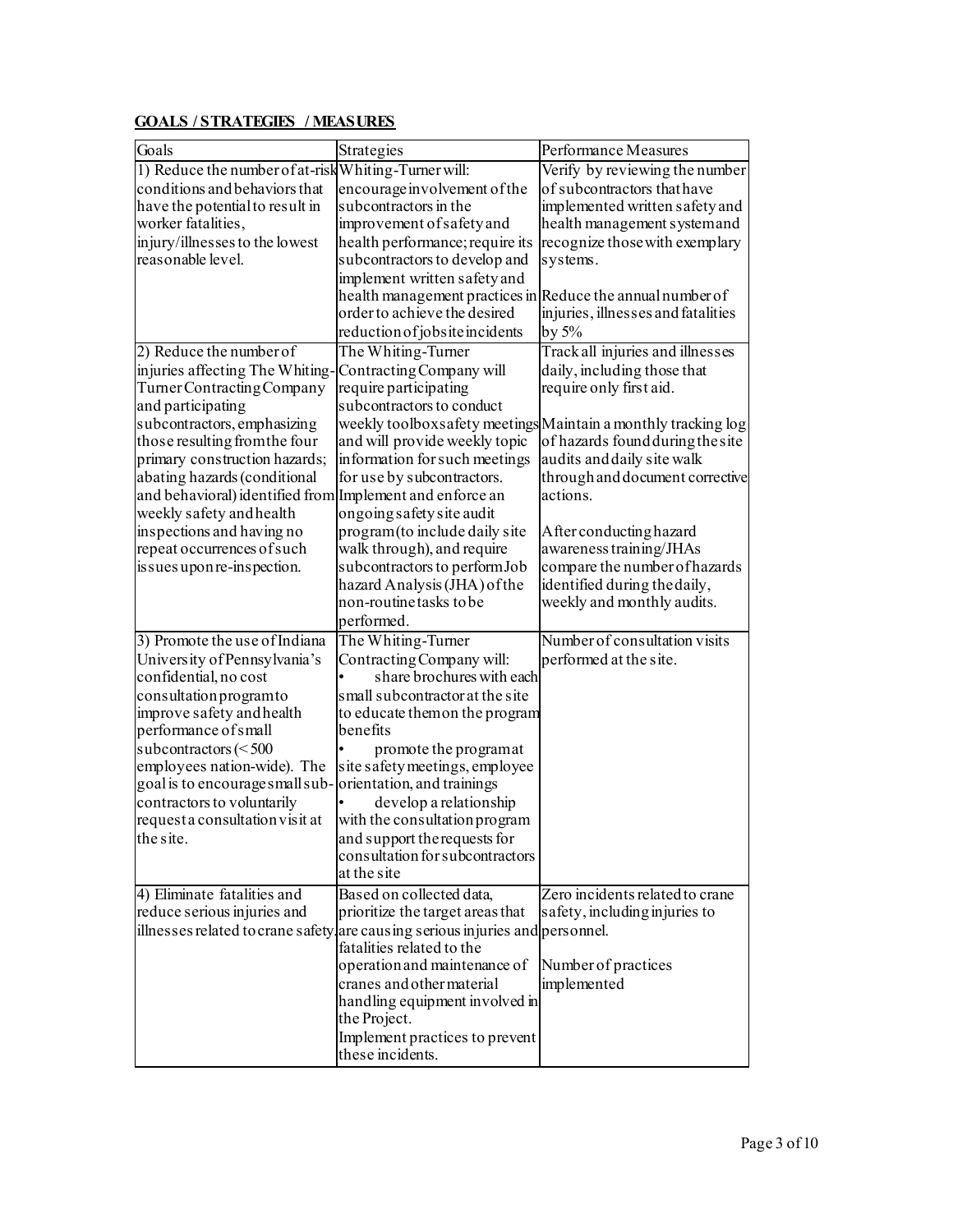The goals, strategies and performance measures above will be implemented to meet the following objectives of this Partnership:

- a. Reducing the number of at-risk conditions and behaviors that have the potential to result in worker fatalities, injury/illness, property damage, and environmental impact to the lowest reasonable level.
- b. Reducing the number of injuries affecting Whiting-Turner and participating subcontractors, emphasizing those resulting from the four primary construction hazards (see above); abating hazards (conditional and behavioral) identified from weekly safety and health inspections; and; having no repeat occurrences of such issues upon re-inspection.
- c. Reducing the Total Case Incident Rate (TCIR) and Days Away, Restricted and Transferred (DART) rate to 5% below the current national average for NAICS Code 2362, Nonresidential building construction, based upon the Bureau of Labor Statistics data available for the most current year. The 2019 BLS TCIR and DART rate for NAICS 2362 are 1.9 and 1.1 respectively.
- d. Zero incidents related to crane safety, including injuries to personnel.

# **STATEMENT OF AGREEMENT**

#### **OSHA agrees to:**

- 1. Help identify programmatic needs at this site by reviewing the Whiting-Turner's documented safety and health management system and providing practical guidance for implementation. The review will be performed by the project Safety and Health Manager and a Safety and Health Specialist from the Harrisburg Area Office.
- 2. Help identify, through the review of OSHA 300 logs, accident or near miss reports, primary causal factors in injuries and illnesses, in particular the focused four construction hazards at this site, and recommend the appropriate corrective actions.
- 3. Provide information on training resources including available OSHA Training Institute courses and information on other available sources of training.
- 4. Assist Partners in review and application of OSHA interpretations and clarifications as to the meaning and application of OSHA standards and policy.
- 5. Participate in training sessions and meetings as resources permit.
- 6. Designate an experienced safety and health specialist to serve as a resource and liaison person for the Partnership.
- 7. Meet with Whiting-Turner quarterly to review issues and to examine updated DART and TCIR rates and the injury and illness experiences of its contractors at this site. OSHA shall provide feedback on any noted incident trends and patterns.

#### **The Whiting-Turner Contracting Company agrees to:**

- 1. Serve as a safety resource in support of all of the Project's contractors and subcontractors.
- 2. Provide notice to all contractors and subcontractors that the Project is subject to this Strategic Partnership with OSHA. All employees will be informed of the partnership and provided a fact sheet during orientation after the agreement is signed.
- 3. Administer the Partnership quarterly including, but not limited to, the initial contact and evaluation of subcontractor applications to determine whether the subcontractor meets the criteria specified below.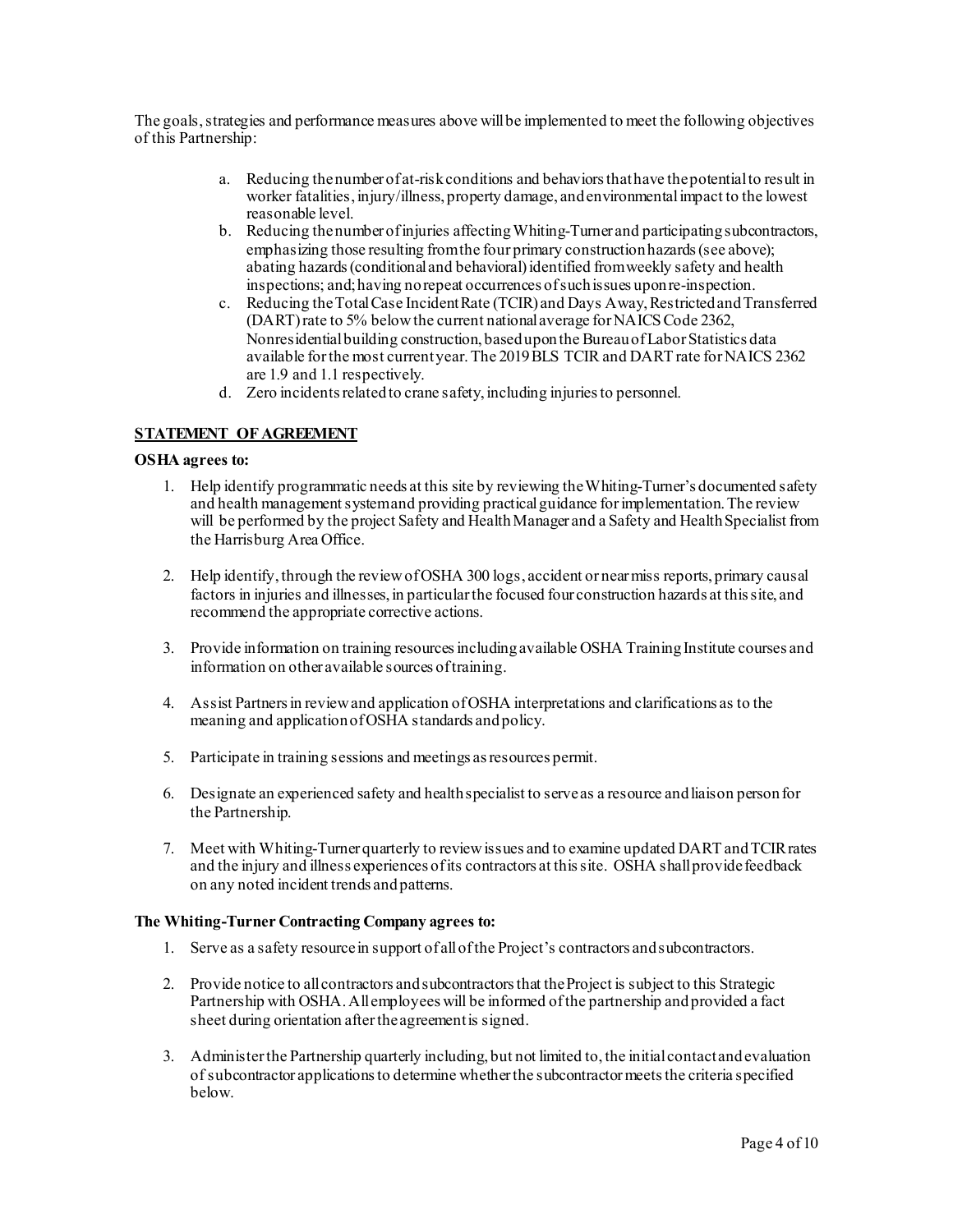- 4. Notify the Harrisburg OSHA Area Office on a quarterly basis of the names of subcontractors that have met the Partnership criteria.
- 5. Maintain a dedicated competent Site Safety and Health Coordinator available to assist contractors and subcontractors with all safety and health issues. The SSHC will have delegated authority to direct the subcontractors to take the appropriate corrective actions and provide verification of their correction.
- 6. Act as liaison for all site contractors and subcontractors with OSHA.
- 7. Offer weekly information on safety or health topics of importance for contractors and subcontractors, especially on the focused four construction hazards.
- 8. Maintain a site injury and illness log of all injuries and illnesses reported by all contractors and tier subcontractors.
- 9. Meet with OSHA quarterly to examine the injury and illness experience of the contractors and subcontractors and to make corrections and adjustments as needed.
- 10. Manage the following site safety or health issues common to all areas ofthe site and be accessible to all contractors and subcontractors to reduce the potential for injury or illness in accordance with this Partnership Agreement:
	- Emergency action plan
	- Hazard communication plan and reposition of site chemicals reported by contractors and subcontractors
	- Fall protection plan and perimeter guards
	- Personal protective equipment, including equipment specified by NFPA 70 E, where applicable

# **The Pennsylvania OSHA Consultation Program at Indiana University of Pennsylvania agrees to:**

- 1. Attend meetings upon request to review data on the worksite and recommend solutions to improve site safety.
- 2. Provide one full-service consultation visit for Whiting-Turner at the site per year, if so requested. The results from consultation visits will be shared only with the requesting employer, in accordance with 29 CFR 1908.
- 3. Provide priority scheduling to any small subcontractor (less than 500 employees nation-wide) who request a confidential on-site consultation visit at the Partnership site. Smallsubcontractors may request a no-cost, confidential consultation visit by telephone at 1-800-382-1241 or on-line at [Consultation Request Form - PA OSHA Consultation Program - Safety Sciences - IUP.](https://www.iup.edu/pa-oshaconsultation/request/)
- 4. Provide small subcontractors with a confidential personalized review of their Safety and Health Program when requested as part of a consultation visit.
- 5. Provide PA OSHA Consultation Program brochures to Whiting-Turner for distribution.

#### **The Whiting-Turner Contracting Company and its subcontractors agree to:**

- 1. Apply all relevant components of their respective comprehensive safety and health programs to the Project. These programs shall include:
	- a. Analysis of all new and acquired work, materials, chemicals, and equipment before construction activity begins to determine potential hazards and to plan for their prevention or control.
	- b. Routine examination and analysis of hazards associated with individual jobs, processes, or phases of construction.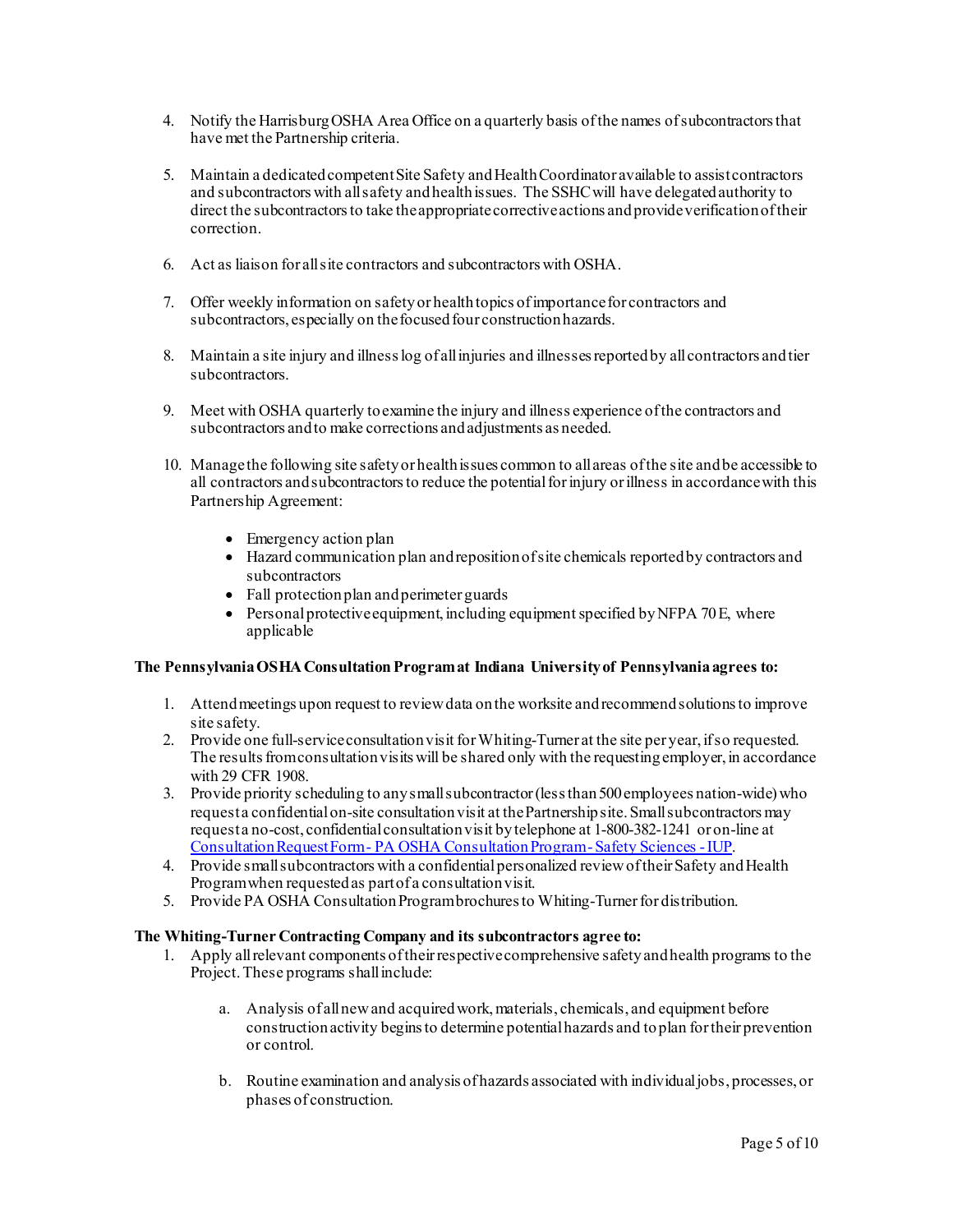- c. Routine self-inspections and hazard abatement.
- d. A system for project workers to notify management, without fear of retaliation, about conditions that appear hazardous.
- e. A system for investigating accidents and near-misses, including procedures for guidance, reports of findings, and the tracking of hazard correction to completion.
- f. A system to analyze trends through a review of site injury and illness data, and the hazards identified through inspections so that patterns of common causes can be identified and eliminated.
- 2. Comply with all current OSHA standards.
- 3. Have supervisors provide visible leadership in implementing the safety and health program. This includes:
	- a. Supervisors establishing clear lines of communication with project workers.
	- b. Supervisors setting an example of safe and healthful behavior.
	- c. Creating an environment that allows project workers access to their top management and for contractor management to have access to the Whiting-Turner's management.
- 4. Report all site injuries and illnesses to Whiting-Turner immediately so that the site injury and illness log may be accurately maintained.
- 5. Report all program deficiencies or damage to protective equipment, specifically site fall protection, immediately upon discovery and to take appropriate interim protective measures for protection of their employees.
- 6. Contractors and subcontractors will submit to Whiting-Turner, at least quarterly, records of their site recordable injury and illness rates, days away from work rates, restricted workdays, and the contractor's OSHA history.
- 7. All contractors and subcontractors must have a person on site that is responsible for, possesses the authority over, and is capable of effectively implementing the overall site safety and health program for that contractor's scope of work.
- 8. All contractors and subcontractors must complete a successful assessment oftheir site safety and health program. This assessment shall considerwhether theContractor:
	- a. has implemented a comprehensive written safety and health program based on OSHA's Recommended Practices Safety & Health Programs in Construction, and has site specific safety plans at this Project's work sites.
	- b. maintains a copy of its contractor's and subcontractors'safety and health plans, hazard communication plans, and enforces a fall protection policy that is consistent with this Agreement.
	- c. has designated safety personnel at each site who conduct documented safety inspections of all work on the contractor's projects through training and experience, can recognize hazards and have authority to take prompt corrective action. Training equivalent to the OSHA 30-Hour Construction Outreach Course is satisfactory.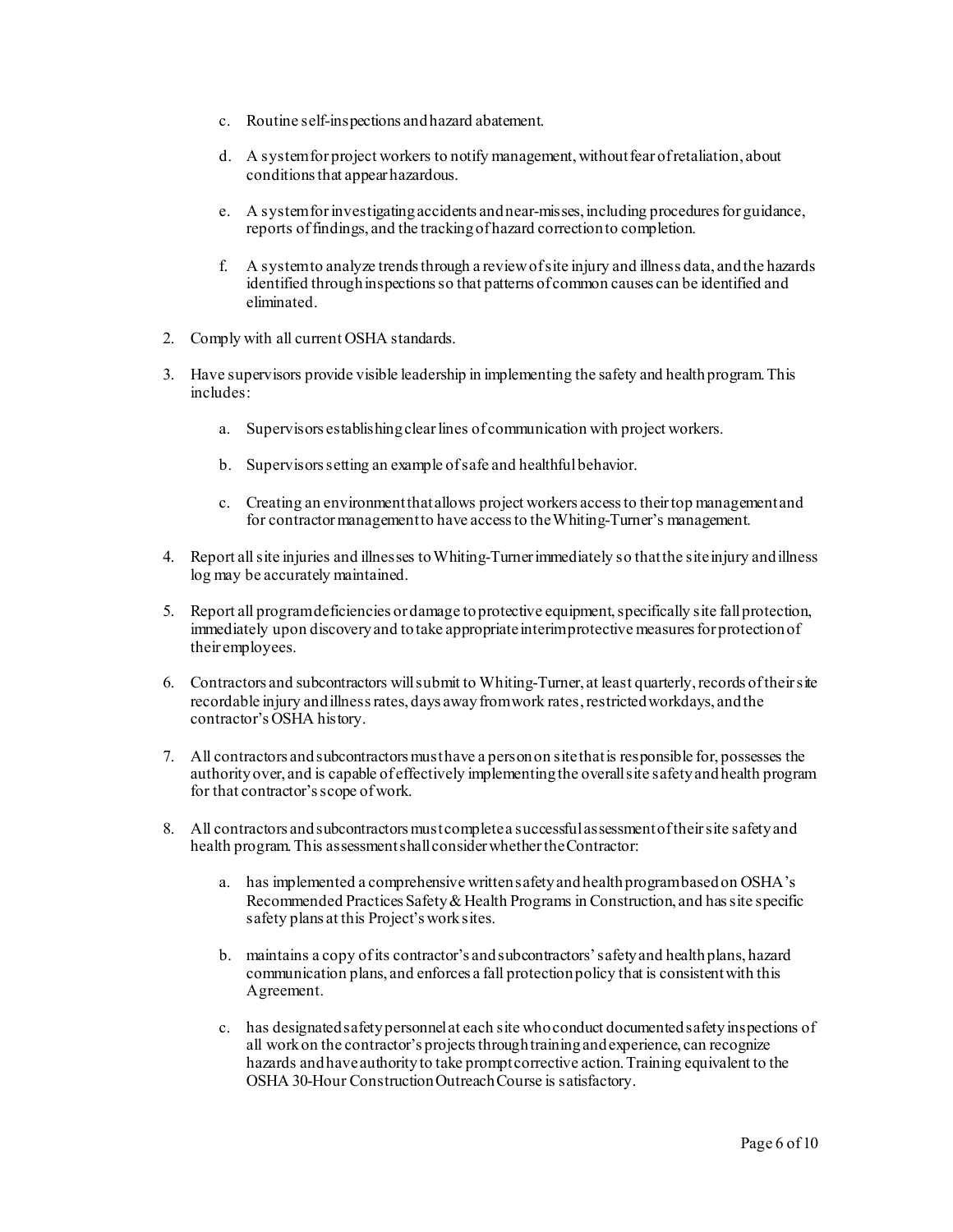- d. has trained all field supervisory personnel and has provided additional training for competent persons in such areas as scaffolding, excavation, fall protection, crane operations, etc. (This additional training will be dictated by the type and scope of the work the contractor routinely conducts).
- e. provides safety and health program orientations for all new employees and trains employees for hazard recognition specific to the contractor's worksites.
- f. has evidence of employee involvement including, but not limited to, participation in selfaudits, site inspections, job hazard analyses, safety and health program reviews, safety training and mishap investigations.
- g. conducts and documents weekly employee safety meetings.
- h. conducts and documents self-audits.
- i. has a written enforcement program.
- 9. Verification by Whiting-Turner Project Safety Manager that a comprehensive written site specific safety and health program exists or that it will be implemented prior to starting work, which is at least equivalent to the criteria referenced herein, including the contractor's or subcontractor's implementation of policies and procedures to ensure that safety rules and procedures are enforced at the site. All submitted and reviewed safety plans will be available for review by the project safety  $\&$ health management team. All plans will be maintained in Whiting- Turner's site office.
- 10. Subcontractors ensure or document that their policy and procedures hold supervisors and workers accountable for following established safety and health rules and OSHA regulations.
- 11. Ensure that employee training covers applicable site hazards and the means to correct them, as well as pertinent standards and regulations. Provide appropriate safety information and training to non-English speaking employees in a languagethey comprehend.
- 12. Ensure that within 3 months after obtaining acceptance into this Partnership that thedesignated safety representative and other person $(s)$  serving in the capacity as the competent person on the project will have completed the OSHA 30-hour course for the construction industry at a minimum.
- 13. Provide safety related data or statistics, as requested, including but not limited to man-hours worked, lost work day injuries, accident records, OSHA inspection results, and a summary of and analysis of pertinent safety and health related information for review by OSHA. The purpose of such summary information will assist in preparing an annual report necessary for evaluating the merits of the program and making recommendations for continuous improvement.
- 14. Encourage employee involvement in the structure and operation of the Partnershipand in decisions that affect their safety & health, to make full use of their insight and energy.
- 15. Establish a Tradesmen and Whiting-Turner Project Safety Committee. Key trades that have 20or more employees onsite are invited to have a safety & health representative who may attend and participate in Project Safety Committee meetings.
- 16. Ensure that all employees attend the Whiting TurnerContractor Safety Orientation, which will highlight the Project's campus specific requirements. Whiting Turnerwill incorporate important information from the orientation into the mandatory Project Safety Orientation.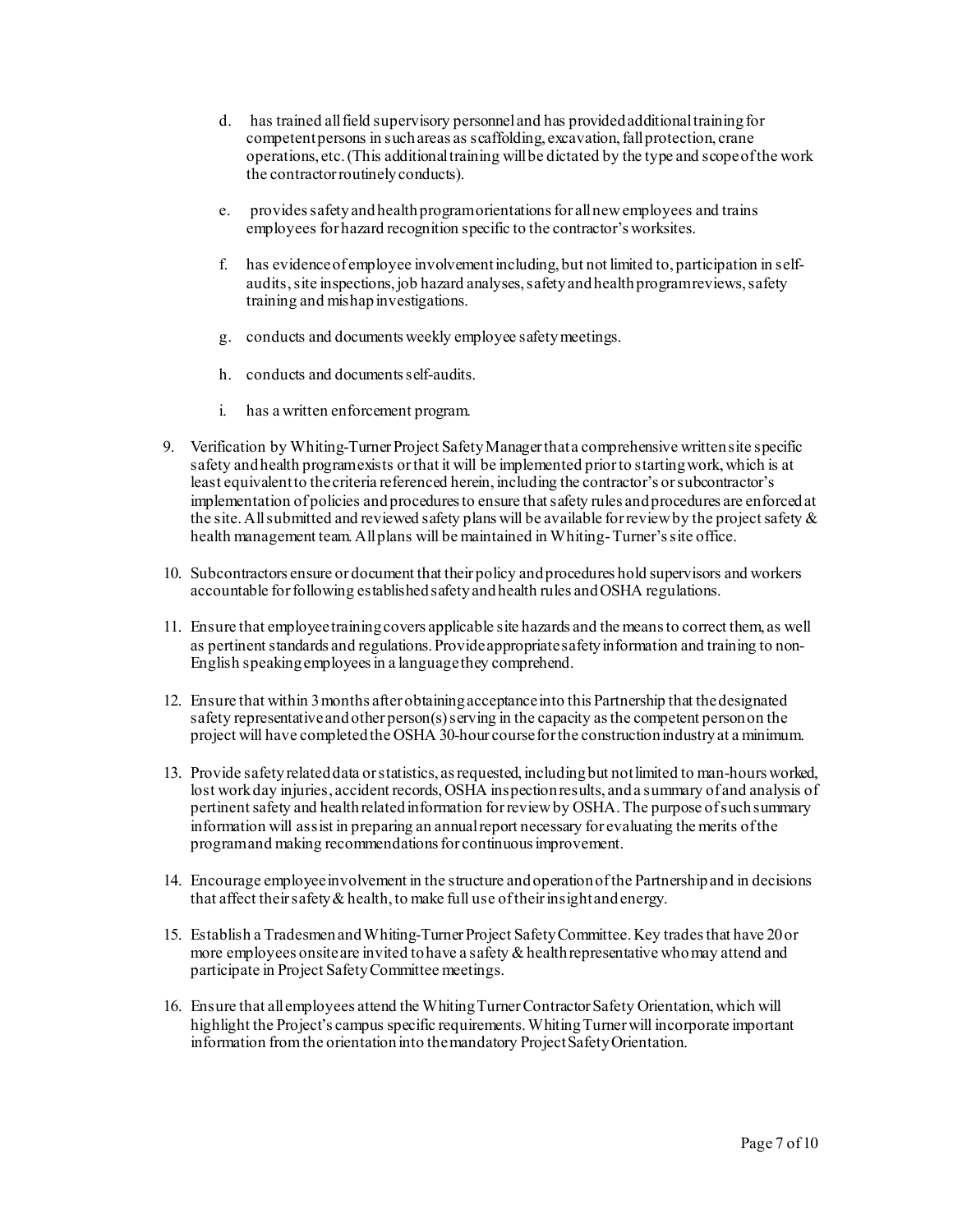# **CONTRACTOR ELIGIBILITY**

Subcontractors interested in participating in this opportunity to partner with OSHA must:

- 1. Sign a letter of agreement with The Whiting-Turner Contracting Company indicating their intent to participate in this partnership and to take steps to adopt into their safety program all of the provisions of the partnership agreement.
- 2. Verify that they have a comprehensive written safety and health program or will implement one within 30 days of signing the agreement. The program must be based on OSHA's Recommended Practices Safety & Health Programs in Construction. The contractor musthave site specific safety plans for all of their worksites.
- 3. Certify that their policy and procedures hold supervisors and workers accountable for established safety rules and OSHA regulations.
- 4. Provide the level of training required by OSHA regulations to their supervisors and workers either through their own training personnel or other consultants or trainers.
- 5. Ensure that as soon as possible, but not longer than three months after obtaining acceptance into this partnership, field supervisory personnel or other personnel serving in the capacity of competent person will have completed the OSHA 30-hour course for the construction industry, at a minimum. Records of training certification will be provided to Whiting-Turner and made available for review.
- 6. Provide periodic safety-related statistics (man hours worked, lost workday injuries, accident records, OSHA inspection results, and training records). Whiting-Turner will provide a summary and analysis for review by OSHA to track the progress of the Partnership in meeting its goals to reduce injury and illness rates and to prepare an annual report to evaluate the merits of the partnership.

# **VERIFICATION PROCEDURES**

In order to assist in measuring the success of this Partnership, an initial onsite non-enforcement verification will be conducted by OSHA after the signing of this Agreement and annually thereafter in accordance with OSHA's Directive for the Strategic Partnership Program, OSHA Instruction CSP 03-02-003. The onsite nonenforcement verifications will consist of a review of written program elements and a walkthrough of site construction hazards. If OSHA identifies serious hazards that Whiting-Turner refuses to correct without acceptable justification, OSHA will make a referral for an enforcement inspection.

Annual verifications will be timed and conducted to adequately evaluate employee exposure to hazards.

Employees and/or employee representatives will be provided the opportunity to be involved in all onsite nonenforcement verification inspections. If employee and/or employee representatives cannot actively participate in the site verification inspection, then employee interviews conducted during the nonenforcement verification audits will be utilized to determine the site's progress in meeting the goals and objectives stipulated within this agreement.

The top causes of injuries and illnesses will be determined by all parties prior to and during the initialOSHA verification inspection. Corrections will be identified by all parties and implemented by Whiting-Turner and/or applicable subcontractor(s). Injury and illness incidentsin targeted areas will be evaluated through the OSHA 300 log and any other relevant accident reports.

Additionally, OSHA will meet with the Whiting-Turner Contracting Companyquarterly to review Partnership issues and to examine updated DART and TCIR rates and the injury and illness experience of the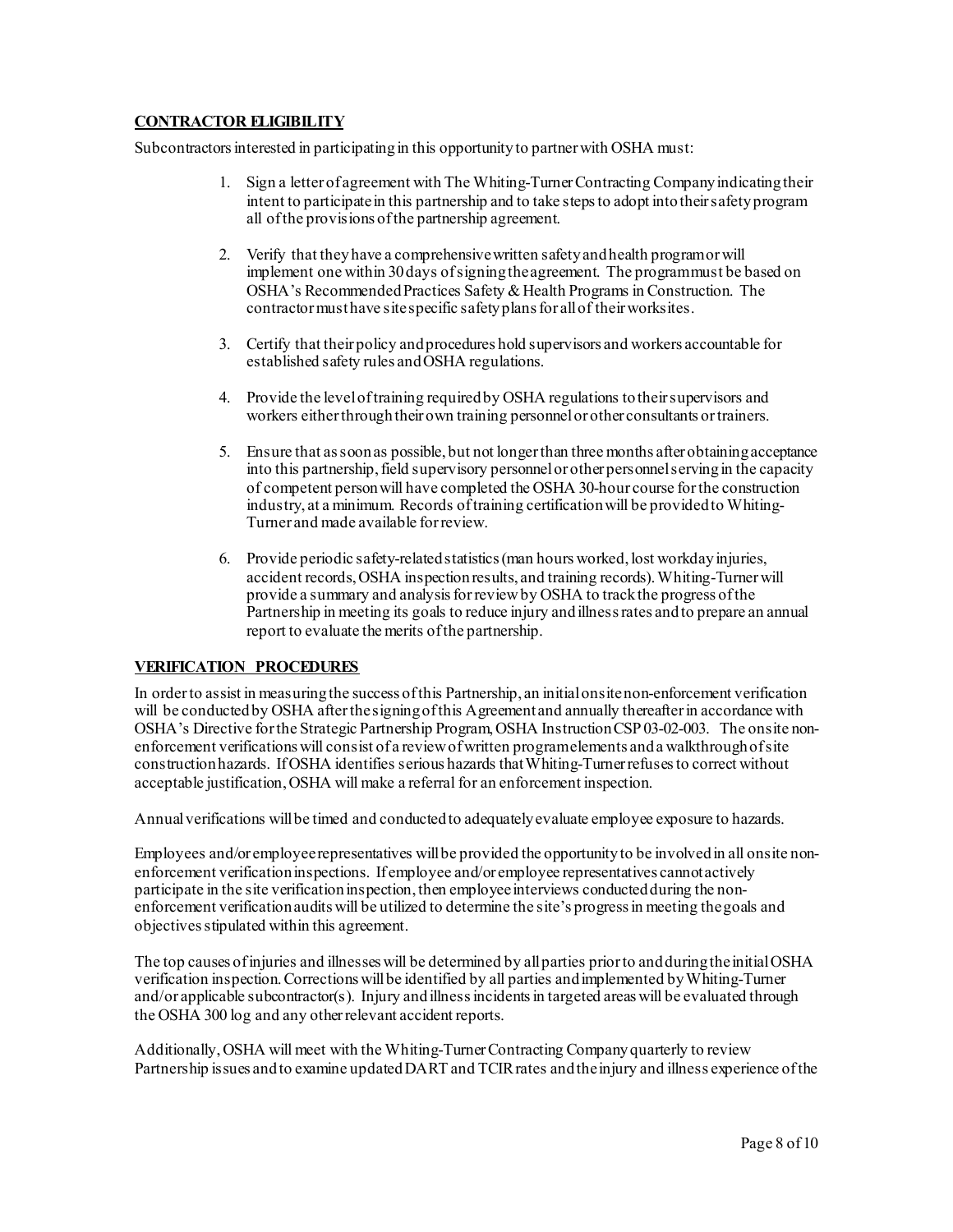Whiting-Turner Contracting Company and its contractors at this site. OSHA shall provide feedback on any noted incident trends and patterns.

# **BENEFITS**

The Whiting-Turner Contracting Company will receive the following benefits from OSHA:

- 1. Special recognition, which may include but is not limited to, press releases issued by OSHA and recognition on OSHA's web page designating The Whiting-Turner Contracting Company as a participant in the OSPP.
- 2. Availability of informational materials such as safety and health publications and electronic educational resources.
- 3. After the signing of the Partnership, an initial onsite non-enforcement verification inspection will be conducted by OSHA in accordance with OSHA's Directive for the Strategic Partnership Program (OSHA instruction CSP 03-02-003.) Following the initial onsite non-enforcement inspection conducted by OSHA a review of the written program of the construction site hazards. If OSHA identifies serious hazards that Whiting-Turner or its subcontractors refuse to correct, OSHA will make a referral for an enforcement inspection.
- 4. OSHA will not issue penalties to participating subcontractors for other-than-serious violations, provided the violations are immediately abatedin accordance with OSHA's Field Operations Manual.

# **OSHA INSPECTIONS**

This Partnership provides for the immediate response to each allegation of a safety or health hazard brought to its attention by any personengaged in the project. Upon a finding that an allegation is valid, the responsible employer shall promptly abate the hazard.

Formal Complaints and Other Investigations:

OSHA personnel will continue to conduct investigations resulting from program scheduling, formal complaints, referrals, fatalities, catastrophes, other accidents or significant events. OSHA will also investigate employers whose workers are exposed to or are creating plain view hazards at partnering worksites. These investigations will be conducted outside of this Partnership Agreement in accordance with established OSHA enforcement policy. Violations documented during such investigations may result in the issuance of citations and penalties.

#### **EMPLOYER AND EMPLOYEE RIGHTS AND RESPONSIBILITIES**

This Partnership does not preclude employees and/or employers from exercising any right provided under the OSH Act (or, for federal employees, 29 CFR 1960), nor does it abrogate any responsibility to comply with rules and regulations adopted pursuant to the Act.

#### **EVALUATION**

An evaluation of this Partnership will be conducted annually. Appendix C of the Directive CSP [03-02-003], "OSHA Strategic Partnership Program for Worker Safety and Health," will be used to provide pertinent information needed to assess the Partnership.

It will be the responsibility of Whiting-Turner to gather all relevant data to evaluate and track overall results and success of the Partnership.

After the first year of the Partnership, subsequent evaluations are to be conducted annually prior to the anniversary of the signing.